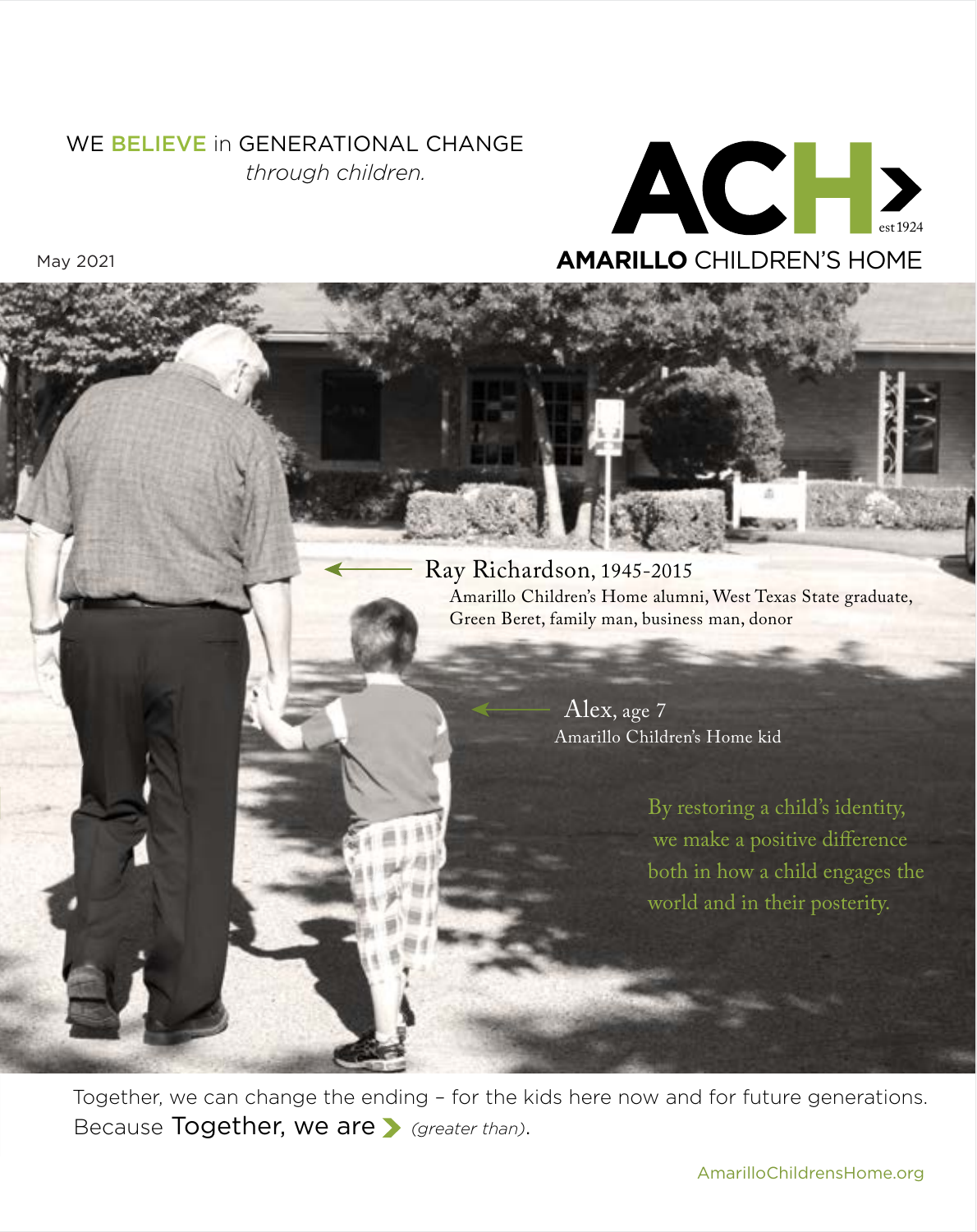We offer these opportunities for groups to have lunch on our campus and learn more about Amarillo Children's Home. If you have a group who would be interested, please call our office at 806-352-5771. We'd love to bless your group and get you scheduled to learn more about our story.

remember one of my teachers saying every story has conflict. I think that's true. I can't think of a single example of a good story that doesn't have conflict. How the characters respond to conflict and how their response shapes the ending – I think that's the part of a story that really matters.  $\mathbf{l}_{\text{th}}$ 

#### *This point of conflict is where Amarillo Children's Home enters the story of our kids.*

JACK THOMAS (& family): volunteer, board member, hero Your consistent investment creates generational change through children. Lives redeemed. The future transformed.

My role at ACH started with volunteering – helping with cottages, hosting grilling nights... My wife and I believe it's important our kids see us spend our time and money on things which are important to us and learn real life ways we can live like Jesus did - taking care of those in need and helping others do the same. Volunteering turned into a board position where I felt I could make a meaningful impact.

### FOR ATTENDING ROOTS & WINGS THANK YOU<br>
FOR ATTENDING<br>
ROOTS & WINGS<br>
NOTS & WINGS<br>
CONTROLLER PORT COMPUTIONS!

## RUN BUSINESS SOLUTIONS! 3<br>...

RunBiz is one of the many local businesses who offers superior services, but also gives back to the community. RunBiz and all of their employees have supported Amarillo Children's Home through their time, talents and matching financial donations. Thank you!

AmarilloChildrensHome.org 2004



I developed a heart for this place because I couldn't bear the thought of my own kids not having a safe place to grow up – not having

# *the* PART THAT MATTERS

*A hero is important in a story because they do the difficult things. They don't have to help everyone, and maybe they can't help everyone, but they choose one person they can impact – they can stick up for that person and do the hard things – things that are maybe not convenient and maybe not even easy – but a hero can change the story drastically for one person.* 

- Jack Thomas

## A PROFILE OF GIVING.

In 1923, Dr. R. Thomsen, *minister for today's First Presbyterian Church*, and some friends were meeting for coffee. They saw 3 children crying outside, orphaned and hungry. At this critical point, these men chose to act: **to feed and clothe the little ones and find them proper care.** As a result of that event, Amarillo Children's Home officially opened in March 1924.

> Did you know 70% of our funding comes from community donations? Roots & Wings is our major fundraising venue each year, but another highly impactful way to invest in ACH is through monthly giving - check out the insert to see how you can help provide stability for ACH and for Panhandle kids!

young people from difficult, traumatic, often impoverished situations with a history of abuse and neglect

our speciality is kids who are difficult to find a home for, including sibling groups and older teens

someone pour into them, love on them and help them through the stresses of life. I wanted to help create a safe environment for other kids.

ACH serves kids who might not otherwise get that help. We keep brothers and sisters together. We take in kids who may be a little older than foster or adoptive families are willing to take. And we're impacting them at a very critical point in their develoment as young men and women when they have so many stressors, so many competitors for their attention and their priorities - our community needs this.

Amarillo Children's Home helps these kids create generational change. We can affect how our kids react to stresses in their life, how they someday parent their own kids. We teach the kids productive ways to deal with stress, to deal with heartbreak, and hopefully these kids channel that into how they develop as adults.

*As we teach our kids new ways of being and of seeing the world, we help change the ending of their story.*

### AMARILLO CHILDREN'S HOME began out of a single decisive moment.

### OUR MISSION

TO RESTORE THE IDENTITY OF CHILDREN SO THEY CAN REALIZE THEIR GREAT VALUE AND BE A BLESSING TO OTHERS.

### WHO WE SERVE



primarily children removed from their homes by the foster care and judicial systems, ages 5 - 18+

the length of stay is based on a child's needs: a few months to many years

child's needs, gifts and passions to provide opportunities for growth and a new identity to cling to

### we intentionally seek out each HOW WE SERVE

we are highly adaptable: quick to respond and swift to implement new methods to best serve each young person who comes to us

our unique after-care program gives guidance and assistance to post-high school kids as they grow into adulthood

### WE HOPE YOU'LL PARTNER WITH US.

F WE WANT<br>TO KNOW HZK/Y W/Y LLコLS YOU TO KNOW EL  $\overline{\phantom{0}}$  $\mathbf O$  $\cup$   $\succ$ 

SCHEDULE A LUNCH & LEARN FOR YOUR GROUP SCHEDULE A<br>
LUNCH & LEARN<br>
FOR YOUR GROUP<br>
We find the SOLL of The Town of



666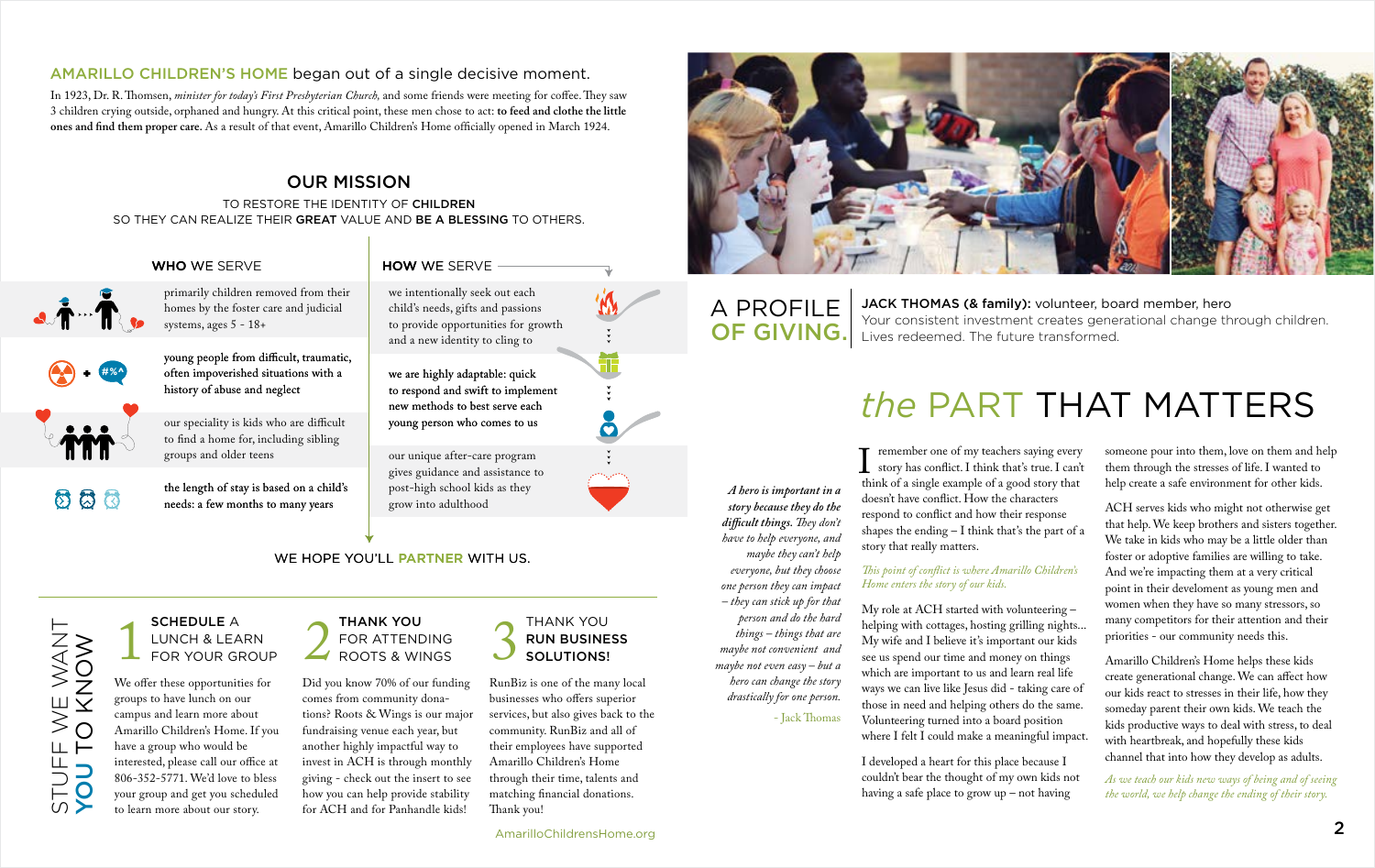We combat the negative narratives of their past. As truth overcomes lies, they learn the value of others, and they are able to be a blessing to the world around them. They are able to have healthy relationships and grow to be healthy adults.

## WHEN WE SAY **WE CAN CHANGE THE ENDING** *THIS* IS WHAT WE MEAN:

*this could be anywhere*<br>*from 6 MONTHS-*<br>MANY YEARS  *from* 6 MONTHS-MANY YEARS





WHEN A CHILD *comes* TO ACH*...*

WHEN A CHILD *lives* AT ACH*...*



THEIR FOCUS IS ON THEMSELVES



Restoring a child's identity makes their story > their past. Because of your support, we have the staff we need to teach our kids who they are and to remind them when they forget.

anger, abuse, rejection, lies.

A resulting mindset of self-preservation manifests itself in fearfulness, brokenness, acting out and damaged relationships. They exist in a constant state of anxiety, and are consumed by simply surviving.

Kids come to us from situations of abuse and neglect - failed by those who are supposed to love them best. They come wounded and angry, used to fighting for their place in this world, and not knowing any other way to live.

## THEY BECOME ABLE TO LOOK OUTWARD

we pour into them true home and family, value, acceptance, safety and security.

They learn to receive and give love, to trust those who are trustworthy, to rest in safety and provision. They get the chance to have a childhood and are given the opportunities to grow and thrive.

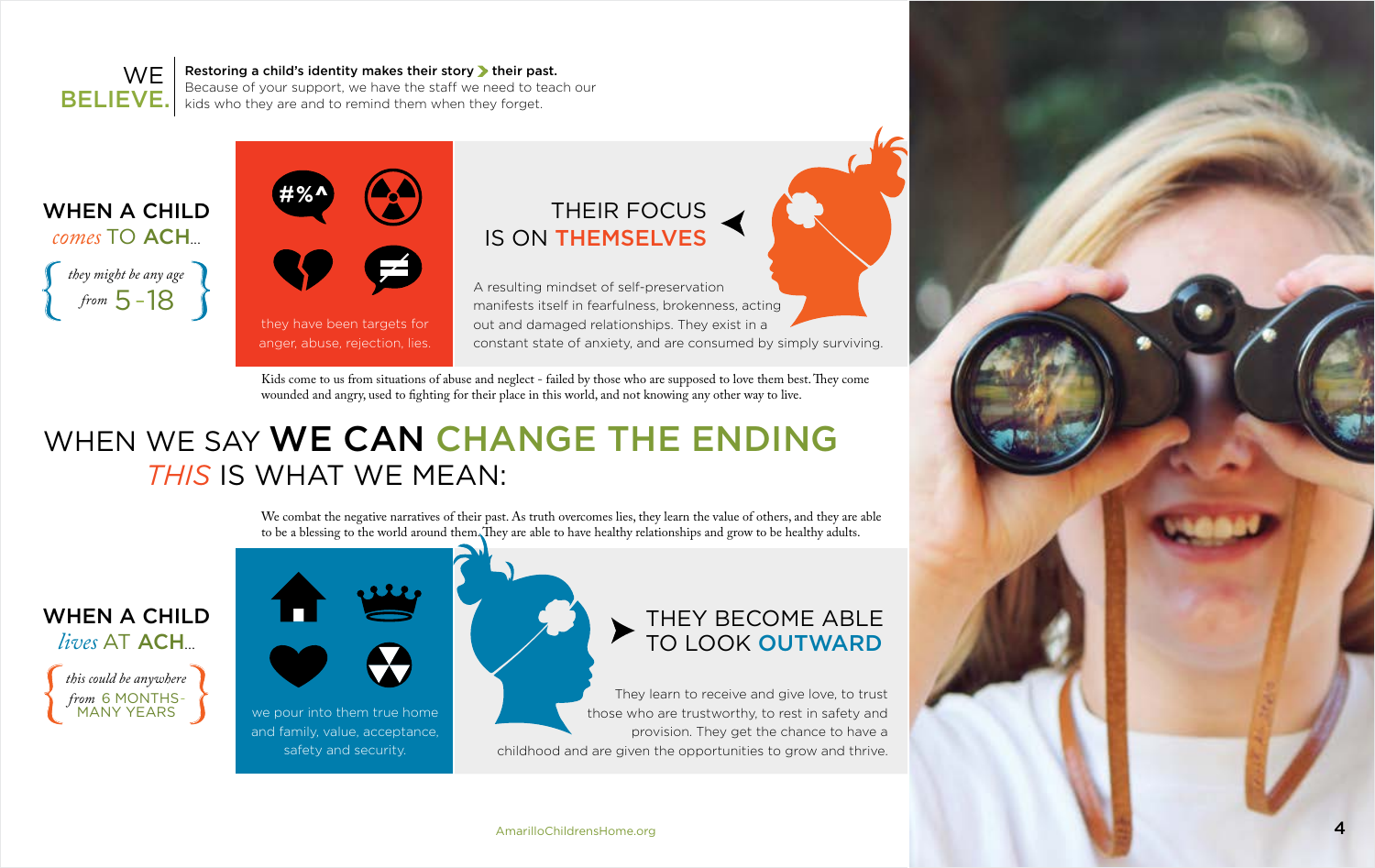

Since 1924, we have been comprised of an amazing community of people who do. People like you, who see the need and give of their resources so this vital work can be accomplished.

 showed up on the doorstep of Union Cottage a scared 11-year-old. At the door were two house parents and six boys ranging from age 9 to 17 staring me in the face ready to welcome me.

When I was taken from my birth mother's house, I went into an emergency shelter. Kids are only supposed to be there 60 days. I was there 6 months. Nobody wanted me at that time. I was acting out. I was not that desirable, cute little baby.... but Amarillo Children's Home gave me a chance.

I'm 34 now, and I honestly don't have any idea where I would be without Amarillo Children's Home – probably along the same lines as the place I was taken from – an emotionally and physically abusive parental relationship full of neglect. If ACH hadn't stepped into my story, taken care of me and shown me a different way... well, you grow into what you're around.

Without ACH, I would have probably fallen into that same pattern with my kids. But the people here showed me you can discipline and love, and you can do these things without yelling, being physically abusive or being neglectful. I have two kids, Zoey - who is two and a handful, and Oliver. My favorite thing to do with Oliver is sleep - he's two months old. With Zoey, we do things like play ring-around-the-rosie until I'm too dizzy to walk. I really enjoy teaching her new words and new dance moves. It's really cool to see her learn things and get so excited. showed up on the doorstep of Union Cottage a scared 11-year-old. At the door paraches and axis boys ranging from age 9 to 17 staring me in the face ready to When I was taken from my birth mother's house, I went into an em

Right after I arrived, I was taken down to the basement of the administration building to get clothes. Becky was the person who, at that time, provided everybody with clothes. She's pretty much an angel – one of the kindest women I've ever met. She walked me through the basement and let me pick out some things. I had shown up with only what I had on my back. I started to let my guard down a little right there in that basement.

Like me, ACH kids come from the community and go back into the community after they leave. We all want strong, independent kids who grow up to be strong, independent adults who do positive things for the world around them. That's what these kids can do.

Amarillo Children's Home builds family by the people they put in place here.... they hire house parents, administration and staff who want to make you part of their family - who teach you, nurture you and give you the structure they would provide their own kids.

*That situation sticks out in my mind because it was*  the first time I ever felt safe – the first time I *didn't fear the reaction, but felt safe and comfort able with a family.* 

Because of people like you - donors who have given to Amarillo Children's Home – I am able to live a better life. I have an amazing wife I couldn't have gotten without the lessons I learned and the structure and resources which were given to me by ACH. I wouldn't be a good Dad to two

*I have a favorite memory from probably the 3rd or 4th day after I got to Amarillo Children's Home. It's a scary time for any kid. Everything is new. We were sitting down to eat that night - we had all made spaghetti.*

*e house parents had a young daughter – probably two or three. She just grabbed a handful of spaghetti and threw it at one of the kids.*

*I was not expecting that.*

*Everybody paused for a second; then an all out food ght broke loose! (Now, I wouldn't recommend this because they will make you clean it up, for sure!)*

### A BETTER LIFE *story taken from an interview with ACH alumni, Billy Smith*

### WOULD YOU CONSIDER GIVING MONTHLY TO SUPPORT THIS GREAT MISSION?

*Give online at amarillochildrenshome.org/give, or use the enclosed envelope to help provide a safe place for kids to call home.*